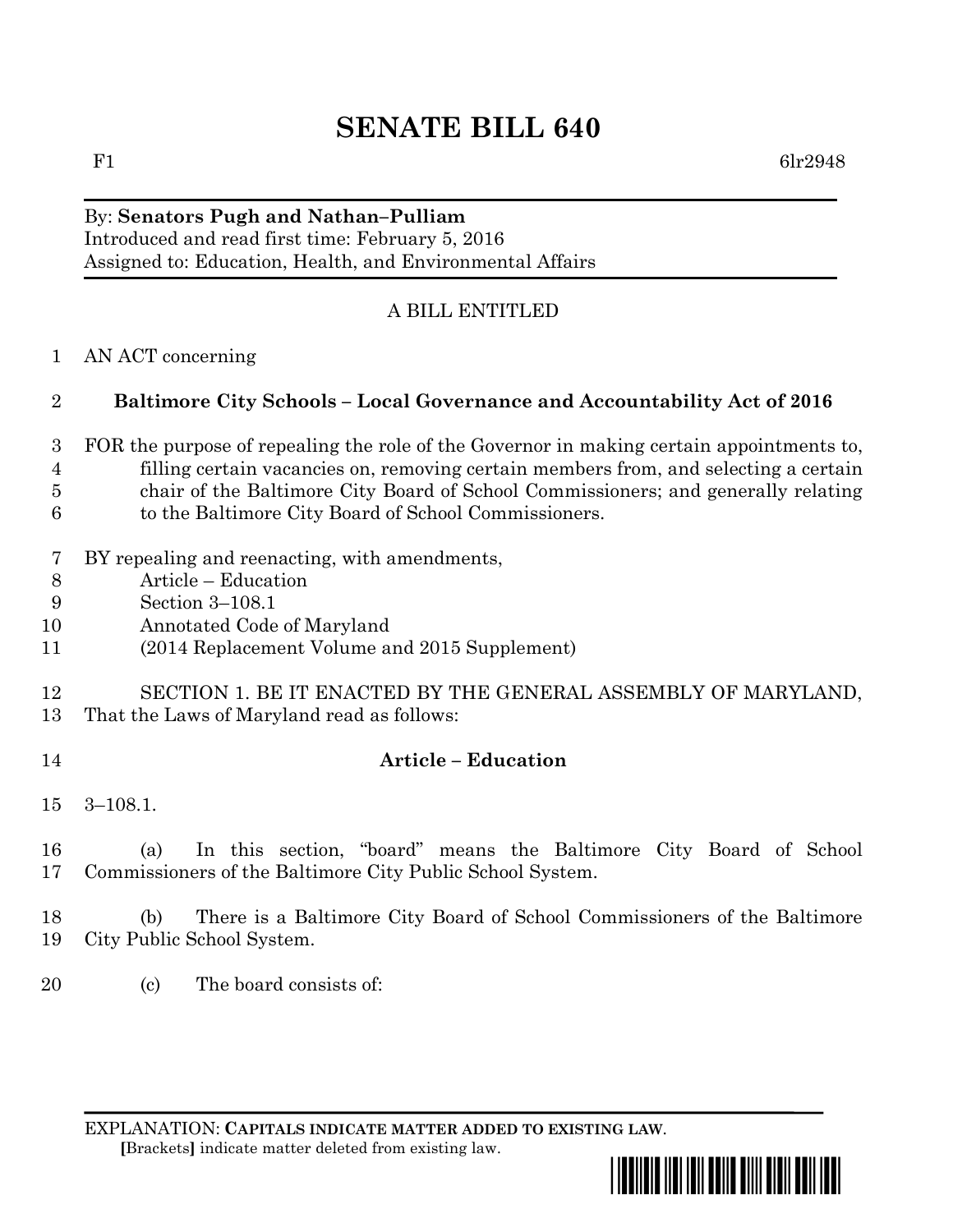#### **SENATE BILL 640**

 (1) Nine voting members **[**jointly**]** appointed by the Mayor of Baltimore City **[**and the Governor**]** from a list of qualified individuals submitted to the Mayor **[**and the Governor**]** by the State Board; and

 (2) One voting student member appointed as provided in subsection (o) of this section.

(d) Each member of the board shall be a resident of Baltimore City.

 (e) To the extent practicable, the membership of the board shall reflect the demographic composition of Baltimore City.

 (f) At least four of the voting members shall possess a high level of knowledge and expertise concerning the successful administration of a large business, nonprofit, or governmental entity and shall have served in a high level management position within such an entity.

 (g) At least three of the voting members shall possess a high level of knowledge and expertise concerning education.

 (h) At least one voting member shall be a parent of a student enrolled in the Baltimore City Public School System as of the date of appointment of the member.

 (i) (1) Among the nine voting members, at least one member shall also possess knowledge or experience in the education of children with disabilities.

 (2) The knowledge or experience may be derived from being the parent of a child with a disability.

21 (j) (1) The term of a voting member is 3 years.

 (2) The terms of the voting members are staggered as required by the terms provided for members of the board on June 1, 1997.

 (3) At the end of a term, a voting member continues to serve until a successor is appointed and qualifies.

 (4) A voting member who is appointed after a term has begun serves only for the remainder of the term and until a successor is appointed and qualifies.

(5) A voting member may not serve more than two consecutive full terms.

 (6) To the extent practicable, **[**the Governor and**]** the Mayor shall fill any vacancy on the board within 60 days of the date of the vacancy from a list of qualified individuals submitted to the Mayor **[**and the Governor**]** by the State Board.